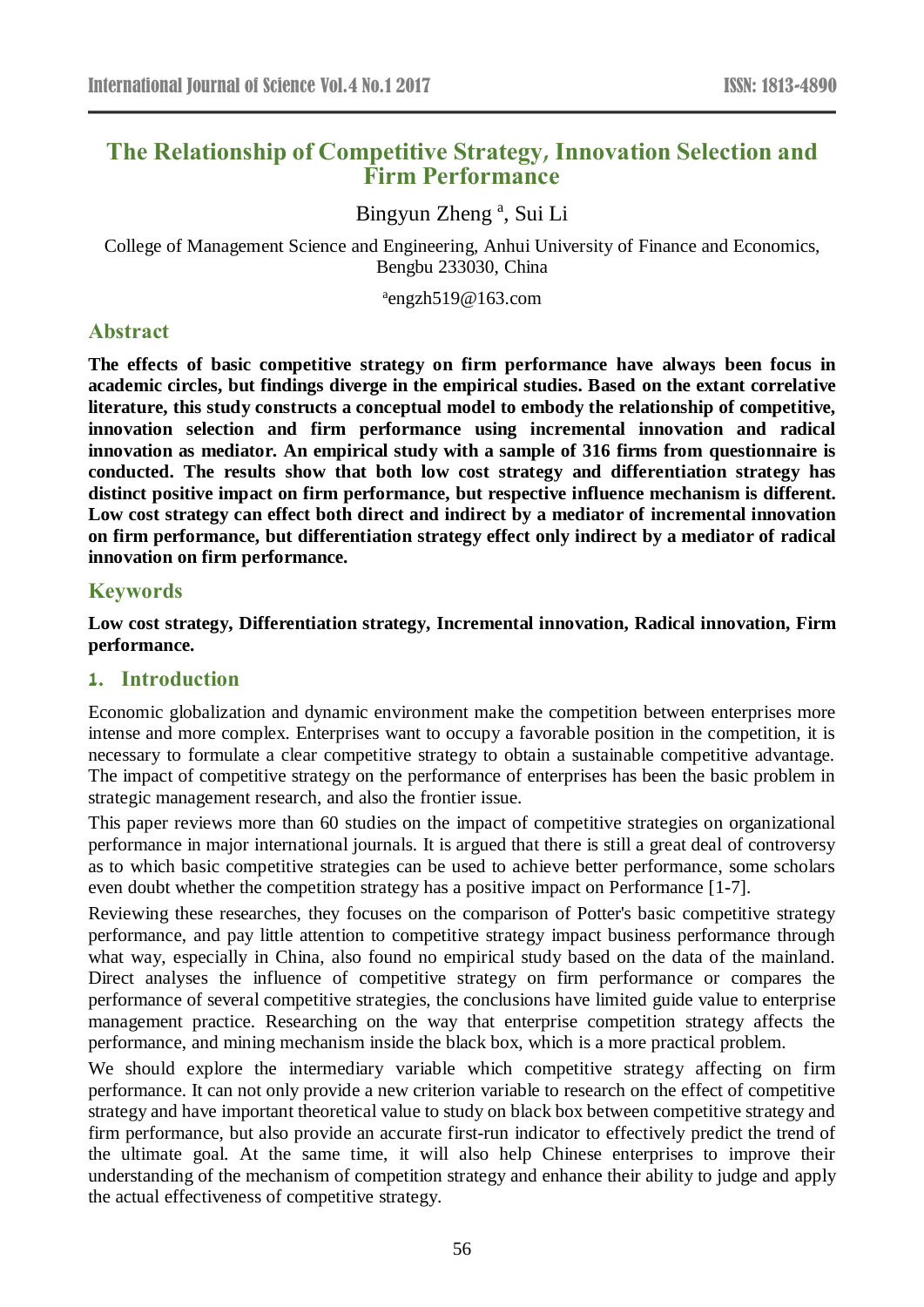A lot of related research shows that the innovation activities of enterprises can improve the performance of enterprises. Therefore, this paper will be based on enterprise innovation, put forward a new conceptual model, empirical analysis of how competitive strategy to choose innovatively, different innovative choice how to influence corporate performance, and in the process, whether innovation plays a mediating effect. Around these issues, this paper includes the definition of basic concepts, research assumptions and conceptual model, research design, data analysis and research conclusions, discussion, and so on.

### **2. Research hypothesis and model**

#### **2.1 Competitive strategy, firm performance and innovation**

The section headings are in boldface capital and lowercase letters. Second level headings are typed as part of the succeeding paragraph (like the subsection heading of this paragraph). All manuscripts must be in English, also the table and figure texts, otherwise we cannot publish your paper. Please keep a second copy of your manuscript in your office. When receiving the paper, we assume that the corresponding authors grant us the copyright to use the paper for the book or journal in question. When receiving the paper, we assume that the corresponding authors grant us the copyright to use the paper for the book or journal in question. When receiving the paper, we assume that the corresponding authors grant us the copyright to use. One of my papers has discussed theoretically the relationship of competitive strategy, firm performance and innovation in detail (Zheng B.Y, 2017) [8]. Here's a simple summary.

The academic circles generally believe that the implementation of basic competitive strategy can bring about growth of performance to enterprise. The enterprise should choose right competitive strategy according to external environment and internal environment [9-17].

Both low cost strategy and differentiation strategy attach importance to innovation, but the choices of innovation modes are different. Through incremental innovation in R&D activities, reducing costs, improving production efficiency, leveraging high product quality, and effective marketing methods to meet customers' needs, low cost strategic companies rarely engage in disruptive innovation, radical technological innovation will make the past experience and accumulation come to naught [18-20]. Enterprises with a differentiation strategy focus on multiple new technologies or services, inevitably tends to carry out radical innovation to grasp the new opportunities in the market [21].

In the field of organizational innovation, many studies have demonstrated the impact of innovation on performance, and the positive impact of innovation on performance has been supported by many scholars through their empirical researches, suggesting that innovation leads to better organizational performance in any industries [22-26]. Further, Menguc&Auh (2005) fount that incremental innovation and radical innovation had a significant positive impact on the firm's overall performance [27-28]. In addition, incremental innovation through long-term local accumulation or improvement and innovation [29], from quantitative to qualitative change, and ultimately achieve fundamental innovation.

Thus, the present study proposes and will validate the following assumptions:

H1:Low-cost strategy has a direct positive impact on business performance.

H2:Differentiation strategy has a direct positive impact on business performance.

H3:The implementation of low-cost strategy is conducive to incremental innovation.

H4:The implementation of low-cost strategy is not conducive to radical innovation.

H5:Take the differentiation strategy is conducive to radical innovation.

H6:Incremental innovation has a positive impact on corporate performance.

H7:Radical innovation has a positive impact on business performance.

H8:Incremental innovation has a positive impact on radical innovation.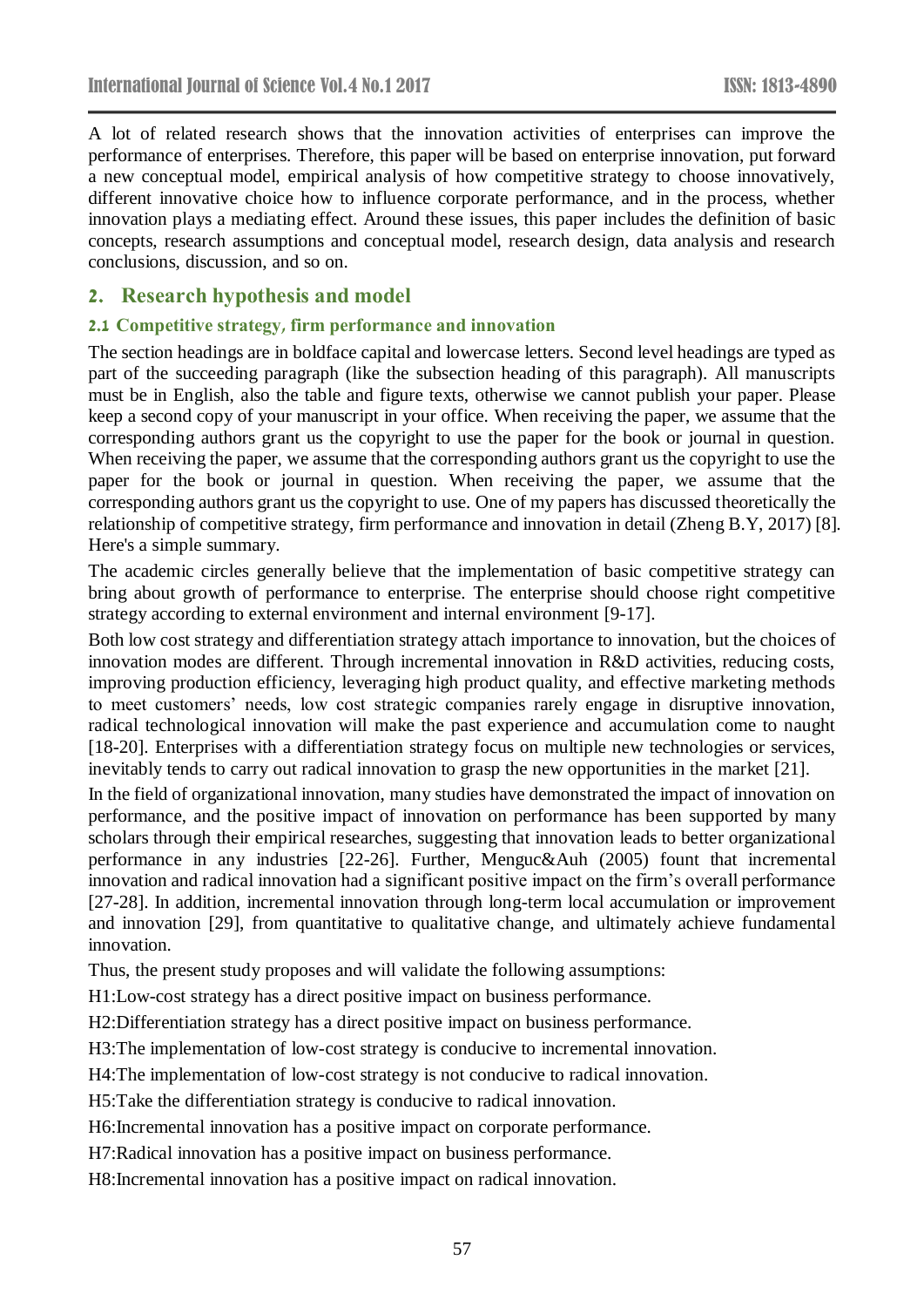#### **2.2 Hypothetical model**

Based on the above hypothesis analysis, this study presents a conceptual model of the relationship between competitive strategy, innovation choice and firm performance, as shown in figure 1. In this model, innovation is as an intermediary variable, competitive strategy has a matching relationship with innovation choice. The arrows in the figure indicate a significant influence relationship, and the sign in parentheses indicates the expected impact direction.



Fig. 1 The relationship model of competitive strategy, innovation selection and firm performance

# **3. Research and design**

#### **3.1 Scale design**

In order to ensure the validity and reliability of the measurement tools, this study tries to use the scales which have been used in domestic and foreign papers to describe the operational definition and measurement methods of competitive strategy, innovation choice and enterprise performance, and then modify it as a tool for collecting empirical data according to the purpose of presenting study. Before the formal finalization and investigation of the questionnaire, some business executives and strategic management experts were asked to pre-test the relevance, sequence and linguistic expression, clarity, and according to their opinions, the questionnaire was revised accordingly.

Dess&Davis (1984) empirically study the type of competitive strategy in earlier time. They summed up 21 factors, and designed a scale which is used to measure the type of competitive strategy. In the subsequent study, most of the index sets were based on the 21 competing methods set by Dess & Davis (1984) and adapted according to the characteristics of the studied subjects, for example, Kim et al (2004) obtained the factors of E-commerce Company's competition dimension according to 18 variables [30]. This article also based on Dess & Davis's scale design (1984) to modify, and there have 16 items in total. In the exploratory factor analysis, there are two items' factor load is too small, there are two items' factor load are larger both on the low cost and differentiation, remove the four items, then we finally have 12 items to measure the type of competitive strategy.

In the light of Ettlie et al.'s (1984) definition and measurement of incremental innovation and radical innovation [31], combining with the research of Sun Y.F (2007) [32], we design 8 items to measure innovation. Incremental innovations are measured in four ways: 1) improving existing technologies to adapt current needs; 2) improving the applicability of existing technologies in multiple related business areas; 3) using existing technologies to introduce new products; 4) the companies often improve and innovation existing process. Radical innovation is measured in four ways: 1) often introducing new ideas in product development; 2) creating new products in the performance and sale them in the market: 3) introducing and developing new technology in innovation; 4) creating new technology and process to expand existing markets.

Enterprise performance refers to summary of the benefit and efficiency of business management and the business management performance of the enterprise's management in a certain period. Research papers generally use financial indicators to measure business performance, such as return on assets, return on investment, sales revenue and so on. The general adoption of financial indicators is mainly because we can access to data easily, we can obtain the required data based on the annual financial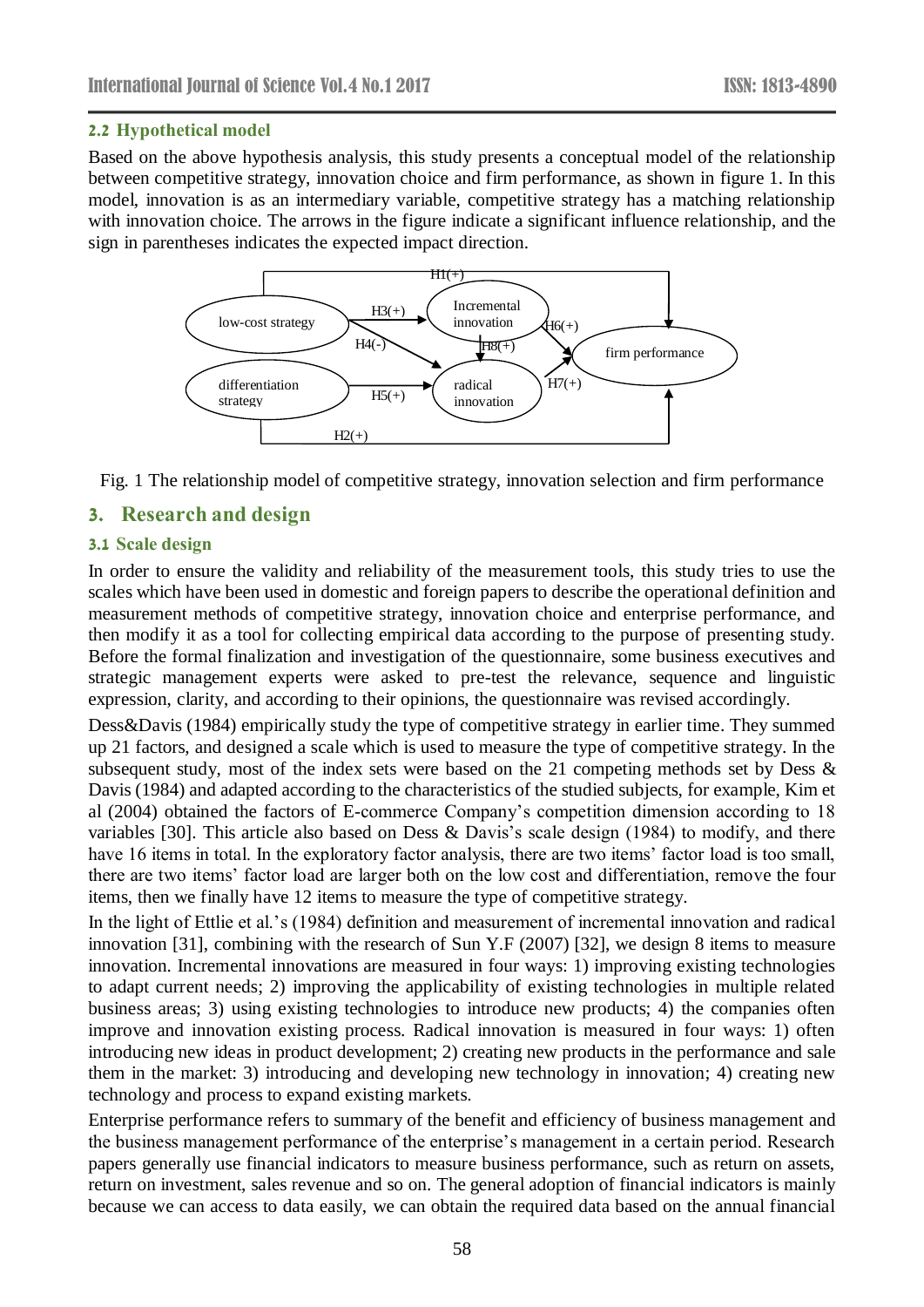statements of the research enterprise. Moreover, due to following the same financial accounting system, so there has a strong comparability. However, a growing number of studies have found that financial indicators cannot fully reflect the business situation, so some scholars have suggested that in addition to financial indicators, some non-financial indicators, such as growth, brand recognition, customer satisfaction and loyalty have a deeper meaning in the reflection of enterprise performance, Kim et al. and other scholars (2004) used enterprise growth potential to measure firm performance. This study uses multiple indicators to measure business performance, including financial performance, market performance and learning & growth performance, a total of 8 items.

#### **3.2 Samples and analytical methods**

Respondents were asked to have senior management status, who can participate in strategic planning and decision-making, and are able to fully and accurately grasp the strategic behavior of enterprises and other information. In addition to competitive strategy, innovation selection and enterprise performance, the questionnaire also includes some basic information of enterprises to test the representation of samples. The survey issued a total of 600 questionnaires, 329 questionnaires were recovered. Thirty-three of the 329 questionnaires were excluded because of incomplete information, so the number of valid questionnaires was 316. The total recovery rate of the questionnaire was 54.83% and the effective rate was 96.05%. The general description of the sample questionnaire is shown in Table 1. We use a structural model to estimate the impact of competitive strategy on firm performance and innovation choices. The method verifies the direct, indirect and unreasonable interrelation between variables through multi-layer path analysis. This method is suitable for the existence of latent variables in the model, it is used to illustrate the relationship between them, and verify the convergence of the model. The analysis tool which is used is AMOS 6.0.

| Characteristic                    | Systematic                          | Number of<br>samples | Percentage(%) |
|-----------------------------------|-------------------------------------|----------------------|---------------|
| Nature of firm                    | Owned on controlled                 | 181                  | 57.28         |
|                                   | Private                             | 56                   | 17.72         |
|                                   | Foreign investment or joint venture | 79                   | 25.00         |
| Firm size                         | large                               | 107                  | 33.86         |
|                                   | middle                              | 176                  | 55.70         |
|                                   | small                               | 33                   | 10.44         |
|                                   | Electronic manufacturing            | 81                   | 25.63         |
|                                   | Clothing manufacturing              | 113                  | 35.76         |
| Firm - owned industry             | Pharmaceutical manufacturing        | 65                   | 20.57         |
|                                   | Chemical manufacturing              | 45                   | 14.24         |
|                                   | Other                               | 12                   | 3.80          |
| Respondent age                    | under30 years old                   | 10                   | 3.16          |
|                                   | 30 --- 40 years old                 | 129                  | 40.82         |
|                                   | 40 --- 50 years old                 | 177                  | 56.01         |
| Service life of the<br>respondent | 5 years or less                     | 66                   | 20.89         |
|                                   | $5 - 10$ years                      | 168                  | 53.16         |
|                                   | more than 10 years                  | 82                   | 25.95         |
| Business area                     | Beijing                             | 56                   | 17.72         |
|                                   | shanghai                            | 81                   | 25.63         |
|                                   | Jiangsu Province                    | 112                  | 35.44         |
|                                   | Central six provinces               | 53                   | 16.77         |
|                                   | Other                               | 14                   | 4.43          |

Talbe 1. The description of sample questionnaire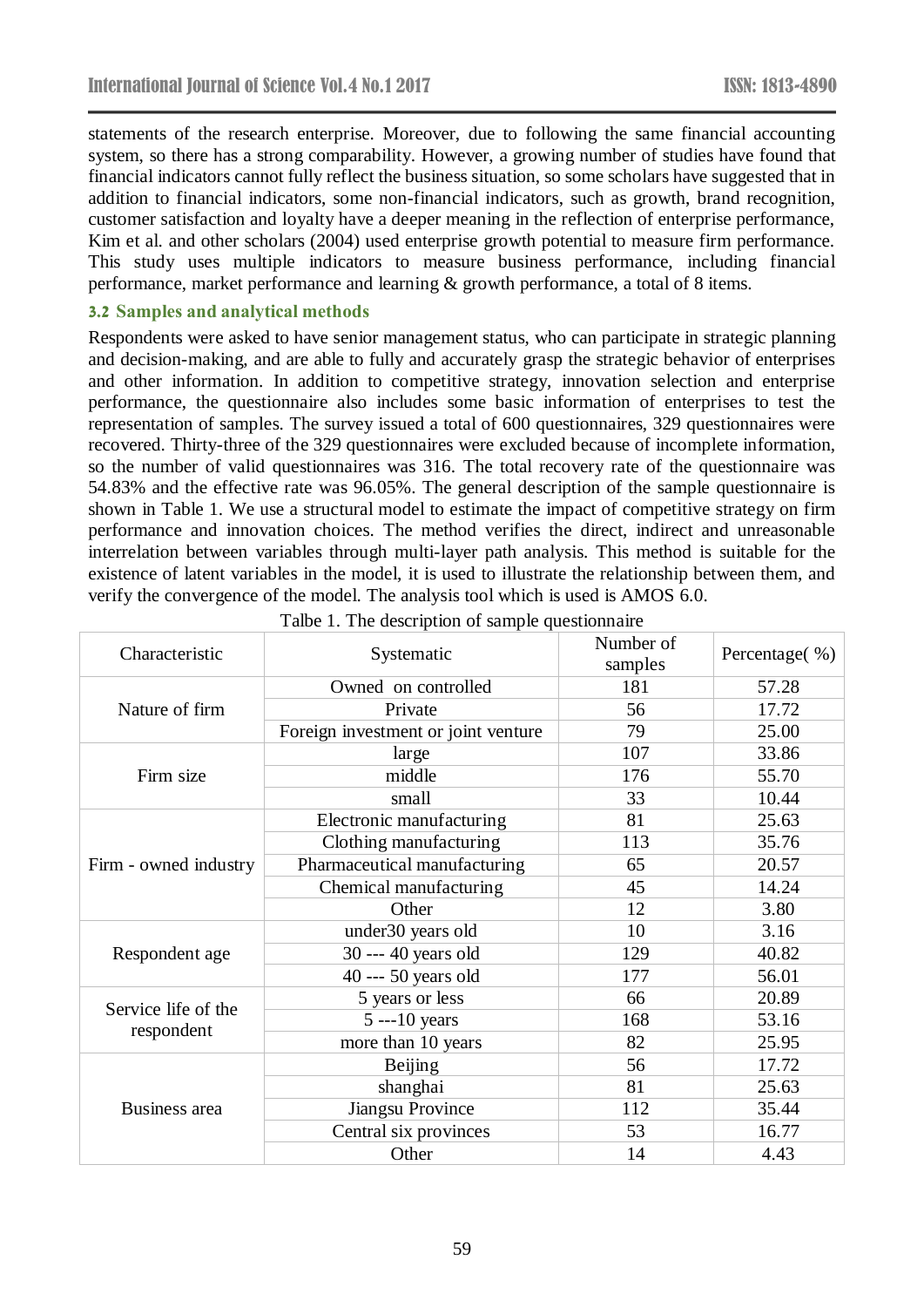# **4. Empirical results**

# **4.1 The reliability and validity of the scale**

The analysis and description of the model are carried out in two stages [33]. First, the reliability and validity of the measurement model are estimated. Second, the causal relationships of the model are estimated. Before statistical relationship between the variables concluded that a two-stage analysis of the estimated model branches can ensure that you have reliable and valid measurement variables.

Table 1 shows the results of determination of the structural model before making measurements relationship model. In practice, the path value of each measured variable for mandatory factor analysis should be greater than or close to 0.71 [34] (Reference values below are relevant indicators that are all taken from this document).Table 2 is our latent variable factor analysis and internal consistency verification result made variable, it showed that most of the measured variable path values are greater than or close to 0.71, minor path values are less than 0.71, but all path values are greater than 0.55.Thus these measured variables are suitable. Because the factor load of the social science research scale is affected by the nature of the measurement, external interference and measurement error, even the formation of constructive nature and the influence of reflective controversy. Tabachnick and Fidell (2007) suggest that the load factor is too small and it is recommended to 0.55 as a good standard.

The reliability of the assessment scale was based on whether Composite Reliability of the potential variables was above 0.7 and whether Average Variance Extracted of the potential variables was above 0.5.As shown in Table 2, the combined reliability of the low-cost strategy, differentiation strategy, incremental innovation, radical innovation and organizational performance were 0.90, 0.88, 0.83, 0.84 and 0.88, while the Average Variance Extracted were 0.58,0.60,0.55, all have exceeded the minimum acceptable level. Therefore, the overall theoretical model proposed in this paper has good reliability.

| Variable                    | Project                                                 | Factor<br>loading | Residual | Reliability<br><b>CR</b> | Average<br>Variance<br>Extracted |
|-----------------------------|---------------------------------------------------------|-------------------|----------|--------------------------|----------------------------------|
| Low cost<br>strategy        | Attention to competitive prices                         | 0.76              | 0.42     | 0.90                     | 0.58                             |
|                             | Attention to the total cost of<br>control               | 0.81              | 0.34     |                          |                                  |
|                             | Attention to the manufacturing<br>process innovation    | 0.72              | 0.48     |                          |                                  |
|                             | Attention to the enterprise<br>operational efficiency   | 0.86              | 0.26     |                          |                                  |
|                             | Attention to staff training and<br>learning             | 0.59              | 0.65     |                          |                                  |
|                             | Attention to access to low-cost<br>raw materials        | 0.86              | 0.26     |                          |                                  |
|                             | Attention to improve existing<br>products               | 0.67              | 0.55     |                          |                                  |
| Differentiation<br>strategy | Attention to develop new<br>products                    | 0.77              | 0.41     | 0.88                     | 0.60                             |
|                             | Attention to high-priced<br>market segments             | 0.61              | 0.63     |                          |                                  |
|                             | Attention to corporate image,<br>high advertising costs | 0.86              | 0.26     |                          |                                  |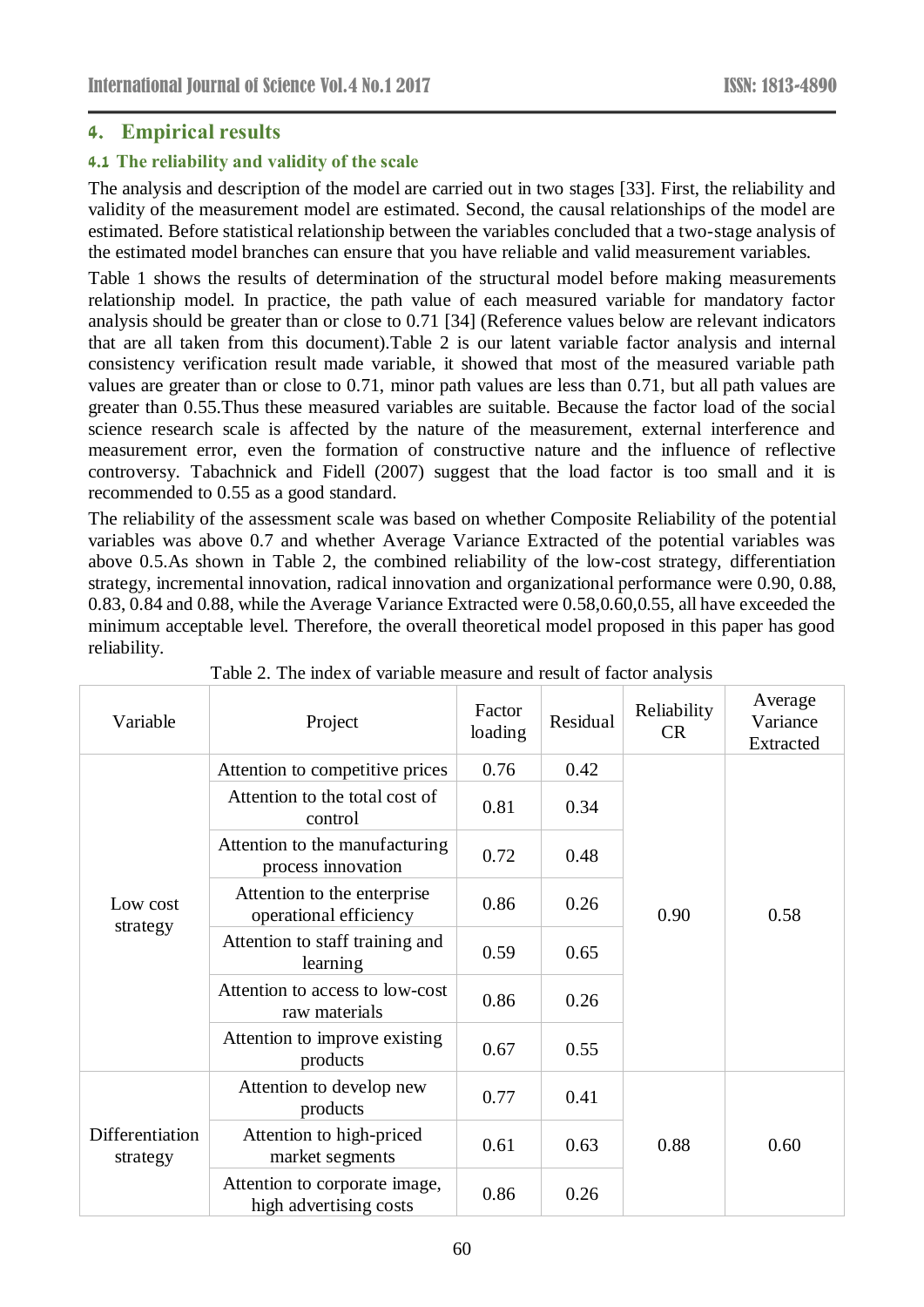|                           | Attention to provide a unique<br>product                                                 | 0.87 | 0.24 |      |      |
|---------------------------|------------------------------------------------------------------------------------------|------|------|------|------|
|                           | Attention to R & D and<br>Independent Innovation                                         | 0.72 | 0.48 |      |      |
| Incremental<br>innovation | Improve the existing<br>technology to meet current<br>needs                              | 0.76 | 0.42 | 0.83 | 0.55 |
|                           | Improving the applicability of<br>the prior art in a number of<br>related business areas | 0.78 | 0.39 |      |      |
|                           | The introduction of new<br>products using existing<br>technology                         | 0.61 | 0.63 |      |      |
|                           | Improvements and innovations<br>in existing processes.                                   | 0.81 | 0.34 |      |      |
| Radical<br>innovation     | The introduction of new ideas<br>in business innovation                                  | 0.74 | 0.45 | 0.84 | 0.56 |
|                           | In the enterprise and the<br>introduction of new products<br>on the market               | 0.73 | 0.47 |      |      |
|                           | Introduce and develop new<br>technologies from innovation                                | 0.76 | 0.42 |      |      |
|                           | Creating new technologies and<br>processes to expand the<br>existing market              | 0.77 | 0.41 |      |      |
|                           | <b>Business Satisfaction with ROI</b>                                                    | 0.76 | 0.42 | 0.88 | 0.50 |
| Firm<br>performance       | Business satisfaction with<br>sales margin                                               | 0.69 | 0.52 |      |      |
|                           | <b>Business to Cash Flow</b><br><b>Operations Satisfaction</b>                           | 0.68 | 0.54 |      |      |
|                           | Business satisfaction with<br>sales growth rate                                          | 0.58 | 0.66 |      |      |
|                           | Business to the market share of<br>satisfaction                                          | 0.66 | 0.56 |      |      |
|                           | Customer satisfaction with the<br>product                                                | 0.71 | 0.50 |      |      |
|                           | Employees' satisfaction with<br>the company and their work                               | 0.67 | 0.55 |      |      |
|                           | The company's satisfaction<br>with the career prospects of<br>employees                  | 0.88 | 0.23 |      |      |

# **4.2 The fitting degree of the model**

According to the estimation method we have adopted, we have selected several indexes with good stability. (1) Absolute Fit Index. ① Chi-square Degrees Of Freedom. According to the degree of freedom of our model (df  $= 337$ ), we can see that the Chi-square Degrees Of Freedom of the model (8.26) is insignificant. Its value is large, because of the main index is greatly influenced by the sample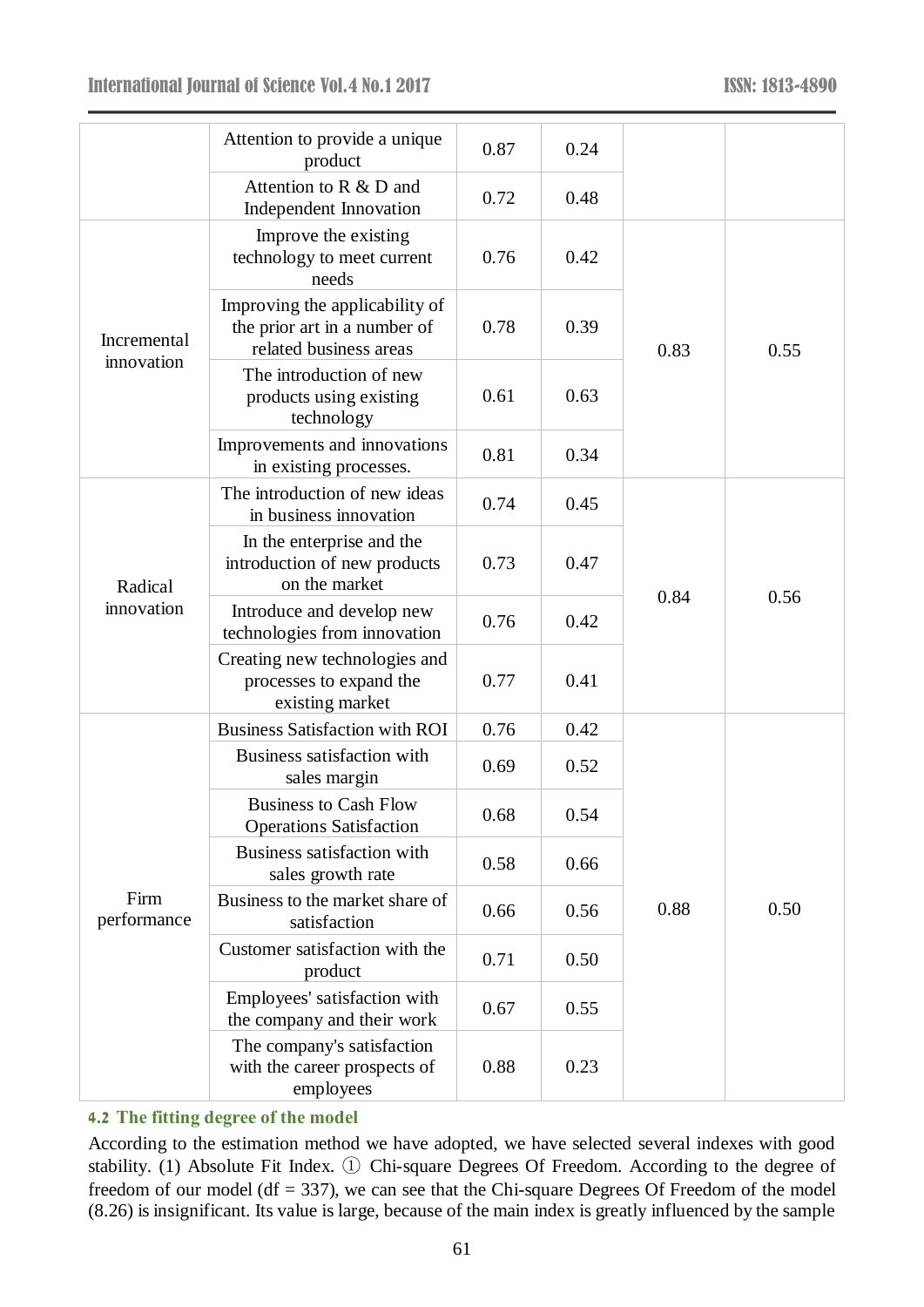size. When the sample is large, it is easy to reject the model, and this index loses the test value [36]. ② Goodness of Fit Index (GFI). GFI measures how much variance-covariance matrix of the observed variables is predicted by the model-defined variance-covariance matrix. Thus, the closer the GFI is to 1, the better the fitting of the model. The GFI of our model is 0.96, which is close to 1, so the fitting of our model is great. Since GFI increases with the total number of parameters in the model and is affected by sample size ,it is also necessary to calculate the Adjusted Goodness Of Fit Index (AGFI). The AGFI (0.95) of our model is greater than 0.9, so we can better fit the defined model ④ Root Mean Square Error Of Approximation (RMSEA). The RMSEA of our model is 0.01<0.05, which indicates that the data fit well with the defined model.(2)Relative Fitting Index, the overall fitting degree of the model is examined by comparing the fit of the target model with a basic model.  $(1)$ Normed Fit Index (NFI). The NFI of our model is 0.95, which is greater than 0.9, so the fitting of our model is great. ② Comparative Fit Index (CFI). Test results show that our model of CFI is 0.94, which is greater than 0.9, the fitting of our model is good.

#### **4.3 Hypothesis test results**

The validation of the study hypothesis is shown in Table 3.As can be seen, the assumption H1, H3, H5, H6 and H7 have passed the test, but H2, H4, H8 are untested .The concrete model and its variable relation are shown in Figure 2.

(1) Competitive strategy and Firm performance. The low cost strategy has positive correlation with firm performance ( $P \le 0.01$ ), hypothesis 1 is supported. There is no direct positive relationship between the differentiation strategy and firm performance (P>0.1), hypothesis 2 is not supported.

(2) Competitive strategy and innovative selection. The low cost strategy has positive correlation with incremental innovation (P<0.05), hypothesis 3 is supported. There is no negative correlation between low-cost strategy and radical innovation (P>0.1), which is opposite to our expectation, hypothesis 2 is not supported. There is a positive correlation between the differentiation strategy and radical innovation(P<0.05), hypothesis 5 is supported.

(3) Innovative selection and Firm performance. Both incremental innovation and radical innovation have positive correlation to firm performance(P<0.01), hypothesis 6 and 7 are supported. In addition, empirical evidence shows that incremental innovation has no effect on radical innovation (P>0.1),hypothesis 8 is not supported.

| Hypothesis<br>number | Hypothesis description                                       | <b>Standard Regression</b><br>Coefficient | $\mathbf{P}$<br>values | Conclusion  |
|----------------------|--------------------------------------------------------------|-------------------------------------------|------------------------|-------------|
| H1                   | low-cost strategy $\rightarrow$ firm<br>performance          | 0.68                                      | 0.005                  | support     |
| H2                   | differentiation strategy $\rightarrow$ firm<br>performance   | 0.37                                      | 0.417                  | not support |
| H <sub>3</sub>       | $low-cost strategy \rightarrow incremental$<br>innovation    | 0.47                                      | 0.031                  | support     |
| H <sub>4</sub>       | low cost strategy $\rightarrow$ radical<br>innovation        | 0.29                                      | 0.562                  | not support |
| H <sub>5</sub>       | differentiation strategy $\rightarrow$ radical<br>innovation | 0.78                                      | 0.028                  | support     |
| H <sub>6</sub>       | incremental innovation $\rightarrow$ firm<br>performance     | 0.35                                      | 0.008                  | support     |
| H7                   | radical innovation $\rightarrow$ firm<br>performance         | 0.66                                      | 0.006                  | support     |
| H <sub>8</sub>       | incremental innovation $\rightarrow$ radical<br>innovation   | 0.31                                      | 0.508                  | not support |

Table 3. The result of hypothesis test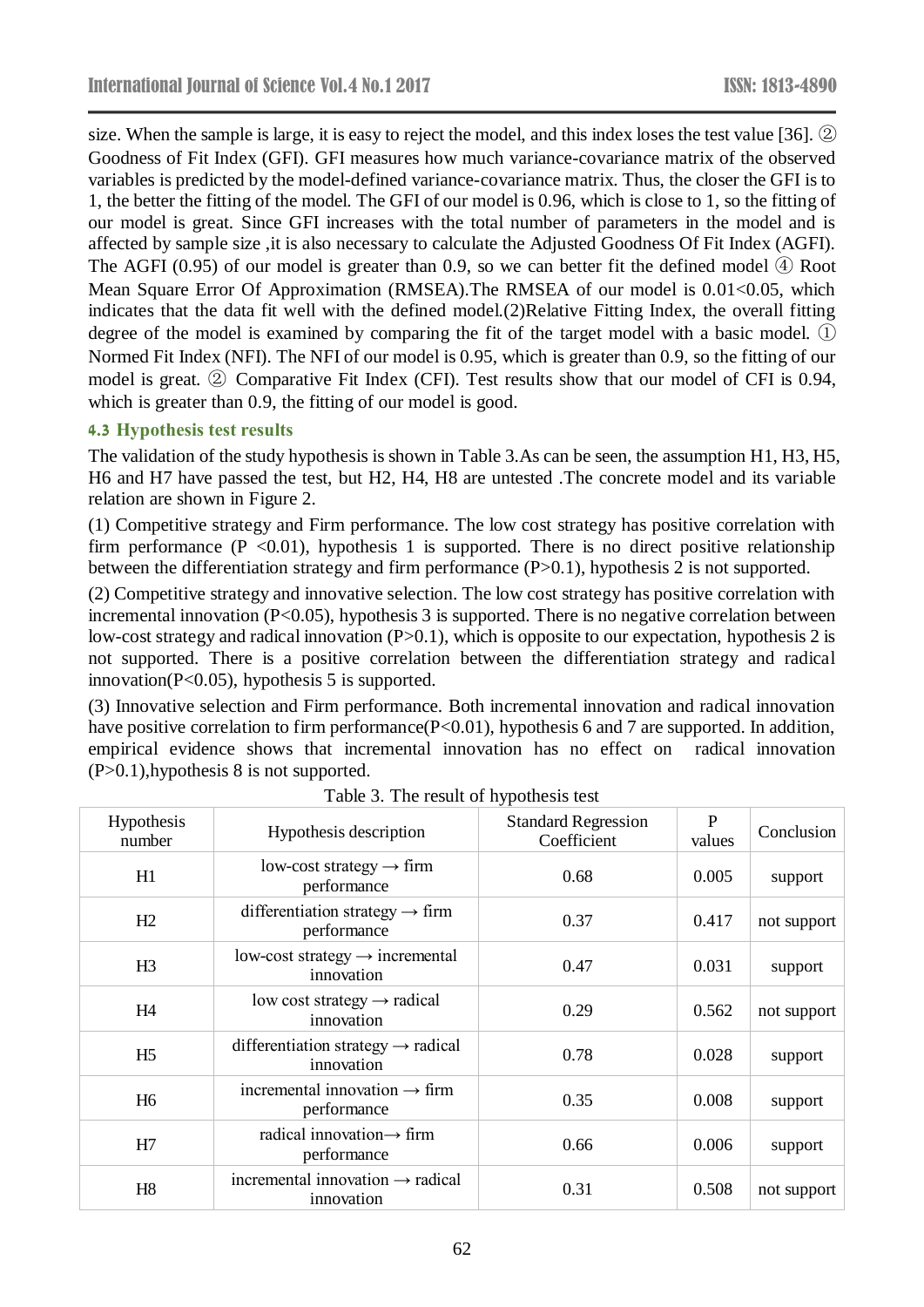We can analyze the effect of competitive strategy on firm performance, and low-cost strategy has two effects on firm performance. One is a direct effect with a value of 0.68, the other is the indirect effect with a value of  $0.47 \times 0.35 \approx 0.17$ , through the incremental innovation has an impact on firm performance. The direct effect of low-cost strategy on firm performance is greater than its indirect effect, and its total effect is 0.85.Differentiation strategy has only indirect relation to firm performance. The effect of differentiation strategy on innovation is 0.78, while the effect of radical innovation on firm performance is 0.66.Therefore,the indirect effect of differentiation strategy on firm performance is  $0.78 \times 0.66 \approx 0.51$ . Overall comparison, the effect of low-cost strategy on firm performance is stronger than that of differentiation strategy.



Fig. 2 The whole model and the relationship of the variables

### **5. Conclusion and discussion**

This paper takes incremental innovation and radical innovation as mediator variables that connect the competitive strategy on the impact of firm performance, the purpose is to study the relationship between competitive strategy, innovation selection and firm performance. This paper constructs a conceptual logical model of the three concepts through literature review, and uses the field survey data carry on the empirical test, and obtains some valuable conclusion.

Both competitive strategies have a positive effect on firm performance, but the two competing strategies have different mechanisms. Most research scholars believe that competitive strategy has positive impact on firm performance, and this thesis also confirms the argument. Firms in the fierce competition must be clear for their own competitive strategies according to their actual situations, whether it is low-cost strategy or differentiation strategy than there is no clear competitive strategy of firms with competitive advantage. But at the same time, the conclusion also shows that the two competitive strategies have a different impact on the mechanism of firm performance. Low-cost strategy has two effects on performance. One is the direct effect, which is the direct impact of low-cost strategy on firm performance. Another is the indirect effect, which is the indirect affect of low-cost strategy on firm performance through incremental innovation. Differentiation strategy can not directly improve firm performance, and it can only influence firm performance by radical innovation. Some foreign scholars believe that the differentiation strategy can directly affect the firm performance directly, which is different from the conclusion of this paper. Due to different national scenarios, the results of foreign studies are not entirely suitable for China's actual situation. Differentiation strategy can not directly affect firm performance, it reflects the consumer's game behavior from one aspect. Customers buy differentiation products, who consider their price in addition to enjoying their uniqueness, and has a certain degree of sensitivity to the price .If the price reduction is more effective than the difference in the product, the customer will abandon the product's uniqueness and choose the low cost product. So differentiation strategy can not directly improve firm performance. Differentiation strategy can make the product have significant difference through radical innovation, If the radical innovation is greater, the greater the uniqueness of its product utility, which enough to offset the effect of price reduction .Customers will choose differentiation products, thereby enhancing business performance.

The innovation selection of competitive strategy is different, that low cost strategic choice of incremental innovation, and differentiation strategy choice radical innovation. Different competitive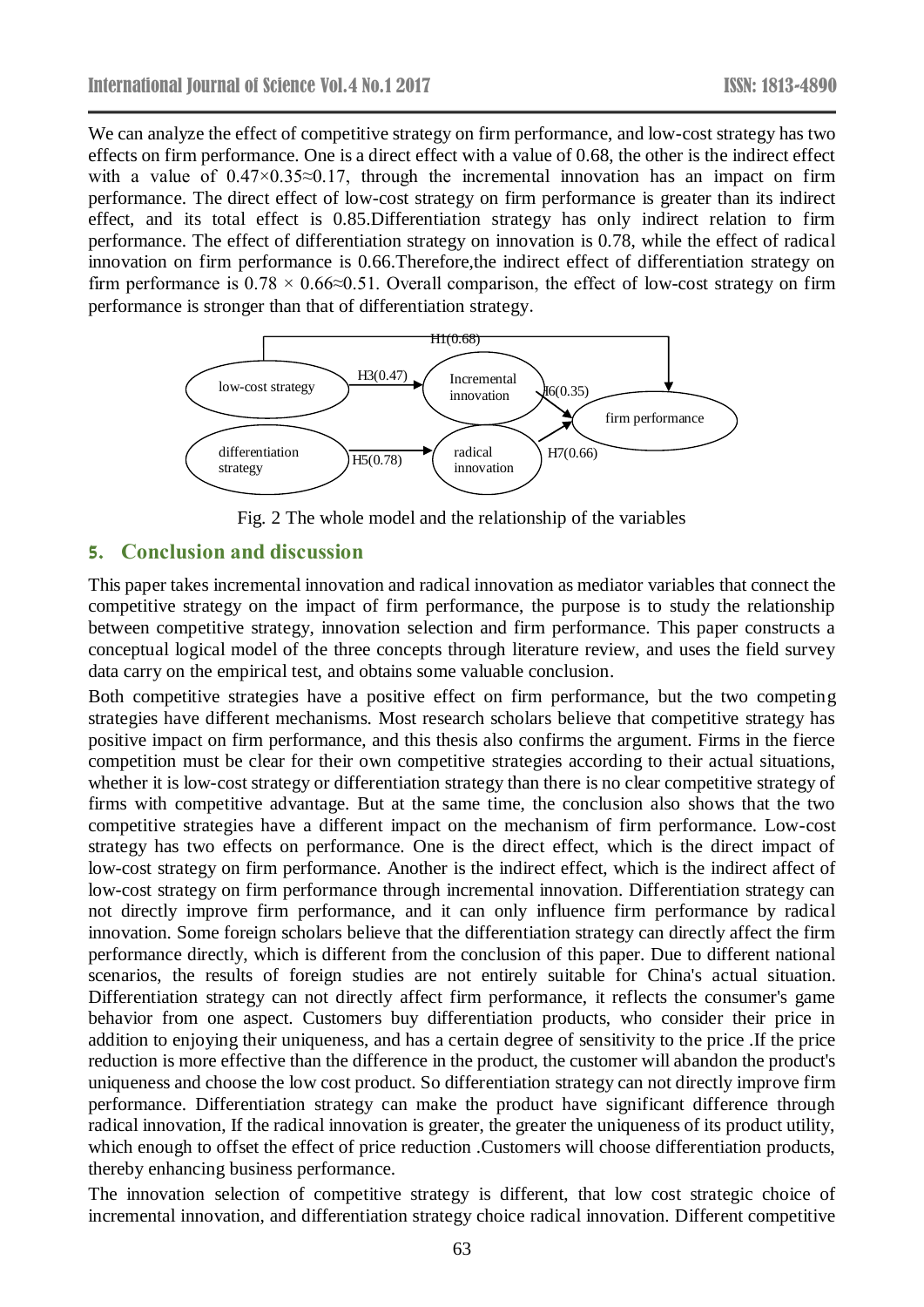strategies differ in structure and function, and different implementation of competitive strategies require differences in organizational arrangements, control procedures and innovation systems [37]. In the choice of innovation, the conclusion of this paper is basically the same as the expected hypothesis. The low cost strategy focuses on cost and operational efficiency. In order to achieve a lasting competitive advantage, we need to reduce operational costs in a variety of ways through continuous incremental innovation. Differentiation strategies focus on product uniqueness and emerging markets, through the strength of a radical innovation and product differentiation significantly show up, and gain a competitive advantage. Therefore, firms in innovative practice, should be based on the type of competitive strategy, innovation resources, innovation and cultural activities, so that the firm's innovative approach to match the competitive strategy.

Innovation plays a mediating role in the process of competitive strategy affecting firm performance. Gradually innovation partly mediates the impact of low-cost strategy on firm performance, and radical innovation completely mediates the impact of differentiation strategy on firm performance. This means that no matter enterprises implement what kind of competition strategy, they must pay attention to play the important role of innovation, so that innovation can be as a bridge of competitive strategy and firm performance. In the cases of fierce global competition and shorter product life cycle, innovation is the source of sustained growth of enterprises and the mainstream of enterprise management activities. Continuous incremental innovation has a great significance to the low cost strategic enterprise. Enterprises gradually shorten the distance with the leaders of innovation through continuous incremental innovation, or to find the lessons from the failure of the leaders in technological innovation. In the process of management practice, the enterprises of implementing low-cost strategy, most of their innovations are incremental innovation, and operational efficiency is also achieved through incremental innovation. Radical innovation establishes high technical barriers for the differential strategic enterprises, and it is difficult to be imitated by other enterprises, so it can obtain lasting competitive advantage and performance improvement. It should be noted that radical innovation requires long-term and careful strategic planning, huge R & D investment and practical implementation planning and management, and high uncertainty in technology, market, organization and resources, enterprises should have high abilities of risk predicting and bearing.

This paper expands the research framework of the competition strategy and performance relationship, and confirms the results under the Chinese situation through a new conceptual model based on the innovation choice, and finds some conclusions that are different from the foreign research, and further enriches the research in this field. Although the research in this paper is consistent with the principle of scientific research in theoretical deduction and empirical research, but because of various reasons, there are some limitations in this study, which are mainly manifested in the following aspects. (1) Cross-sectional study design is used in this paper, but the implementation of competition strategy and innovation behavior and the generation of effect will take some time, future studies using longitudinal design will be more conducive to in-depth exploration of the linkages between these variables. (2) The research model only considers the mediating effects of innovation and does not take into account the moderating effects of regulatory variables such as the competitive environment, which may change the relationships among the variables. Subsequent studies will consider the inclusion of regulatory variables in the model to further reveal the influence mechanism of market orientation and innovation orientation on firm performance. (3) The model does not take into account the control variables such as firm type, size, age, and so on. Different types of firms, different firm ages and firm sizes may influence the model and assumptions.

# **Acknowledgements**

The authors are very grateful for the support provided by the national social science foundation (Grant NO. 15BGL018).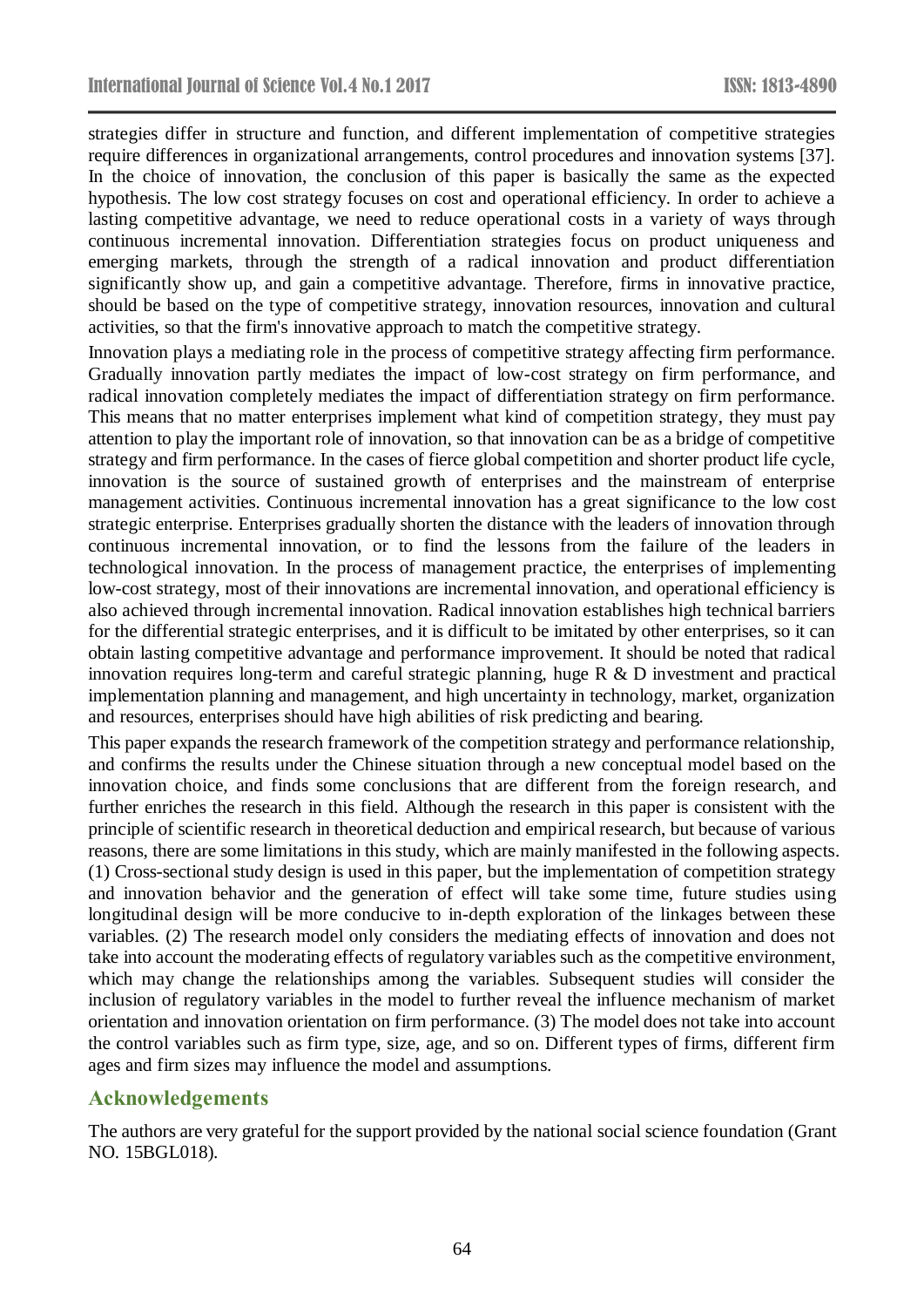# **References**

- [1] Campbell-Hunt,Colin: What have we learned about generic competitive strategy? A meta-analysis, Strategic Management Journal, Vol. 21 (2000) N0.2, p.127-154.
- [2] Amoako-Gyampah K., Acquaah M: Manufacturing Strategy, Competitive Strategy and Firm Performance: An Empirical Study in A Developing Economy Environment, International Journal of Production Economics, 2007, doi:10.1016/j.ijpe.2007.02.030.
- [3] Porter M.E: *Competitive strategy:Techniques for analyzing industries and competitors* (New York: Free Press, America 1980).
- [4] Dess G., Newport S., Rasheed A: Configuration Research in Strategic Management: Key Issues and Suggestions, Journal of Management, Vol. 19 (1993) N0.4, p. 775-795.
- [5] Miles R.E.&Snow C.C: *Organizational Strategy,Structure and Process* (New York: McGraw-Hill, America 1978).
- [6] Mintzberg H: Patterns In Strategy Formation, Management Science, Vol. 24 (1978) N0.9, p. 934-948.
- [7] Hudson R.A: The search for competitive advantag through simultaneous execution of cost leadership and differentiation strategies:an investigation into the impact of multiple strategieson the financial performancoffirmsin the USautomotive component industry [D] US: Nova Southeastern University, 2001.
- [8] Zheng B.Y:A mediator effect model on the relationship of competitive strategy and firm performance, work paper, 2017.
- [9] Allen Richard S.,Marilyn M,Samuel A: Critical tactics for implementing Porter's generic strategies, Journal of business strategy, Vol. 27 (2006) N0.1, p. 43-53.
- [10]Spanos Ye., Zaralis G., Lioukas S: Strategy and Industry Effects on Profitability: Evidence From Greece, Strategy Management Journal, Vol. 25 (2004) N0.2, p. 139-65.
- [11]Lin L. Wu G.S: An Empirical Study on the Mechanism of Service Differentiation in Chinese Manufacturing Enterprises , Management World, Vol. 19 (2007) N0.6, p. 103-113.
- [12]Wang Tienan: Competitive advantage: low-cost leading strategy rational thinking -- Walter Matt and Handan Iron and Steel to maintain a comparative advantage of competitive advantage, Management World, (2000) N0.2, p. 189-196.
- [13]Liu R., Xu C.Y: Competitive strategy, firm performance and sustained competitive advantage [J] Research Management, Vol. 29 (2008) N0.6, p. 36-43.
- [14]Hambrick D., MacMillan I., Day D: Strategic attributes and performance in the BCG matrix-a PIMS-Based analysis ofindustrial product businesses, Academy Of Management Journal, Vol. 25 (1982) N0.3, p. 510-531.
- [15]Goplalkrishnans, S: Unraveling the Links between Dimensions of Innovation and Organizational Performance, The Journal of High Technology Management Research, Vol. 11 (2000) N0.1, p. 137-153.
- [16]Yamin S., Gunasekaran A., Mavondof T: Innovation index and its implicationson organizational performance: a study of australian manufaturing companies, International Journal of Technology Management, Vol. 17 (1999) N0.5, p.495-503.
- [17]Palmer, Roger: Incremental innovation: A case study analysis, Journal of Database Marketing, Vol. 10 (2002) N0.1, p. 71-83.
- [18]Joseph S: *Schumpeter Economic Development Theory* (Beijing: The Commercial Press, China 2000).
- [19]Clayton M. Christensen: *The Innovator's Dilemma:When New Technologies Cause Great Firms to Fail* (Boston: Harvard BusinessSchool Press, America 1997: 143).